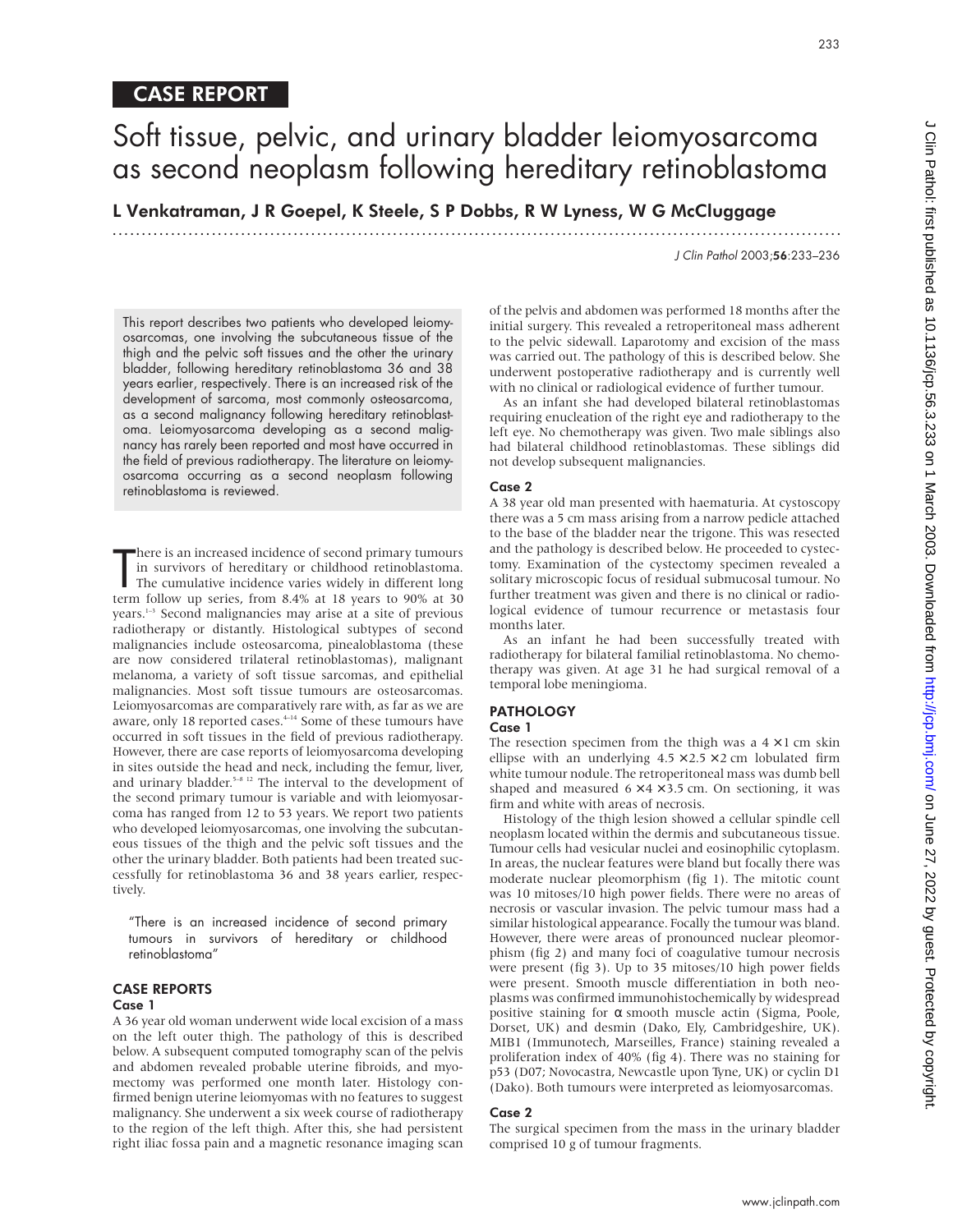

Figure 1 Area of moderate nuclear pleomorphism in thigh leiomyosarcoma (case 1).



Figure 2 Area of pronounced nuclear pleomorphism in pelvic leiomyosarcoma (case 1).



Figure 3 Foci of coagulative tumour cell necrosis in pelvic leiomyosarcoma (case 1).

Histology showed a cellular lesion composed of plump spindle shaped cells with abundant eosinophilic cytoplasm (fig 5). Tumour cell nuclei were moderately pleomorphic and the mitotic count was 8/10 high power fields. Foci of necrosis were present. The tumour exhibited widespread positivity for α smooth muscle actin and desmin. MIB1 staining showed a proliferation index of 40%. Staining for cyclin D1 was negative, whereas most tumour cell nuclei were positive for p53 (fig 6). The tumour was interpreted as an intermediate grade leiomyosarcoma.

#### **DISCUSSION**

Long term survivors of hereditary retinoblastoma are at risk of developing a variety of non-ocular second primary malig-



Figure 4 MIB1 staining showing a proliferative index of 35–40% (case 1).



Figure 5 Urinary bladder leiomyosarcoma exhibiting moderate nuclear pleomorphism (case 2).



Figure 6 Urinary bladder leiomyosarcoma exhibiting strong nuclear staining for p53 (case 2).

nancies, the most common histological subtype of which is osteosarcoma. The reported risk varies widely, but a cumulative incidence of 1% for each year of life has been suggested as an approximate estimate. Earlier reports indicated that many of these malignancies are radiation or chemotherapy induced.<sup>4 8 15 16</sup> However, more recent studies<sup>16-19</sup> suggest that the development of second primary neoplasms in patients with hereditary retinoblastoma results partly from a genetic predisposition and partly from the potentiating effect of J Clin Pathol: first published as 10.1136/jcp.56.3.223 on 1 March 2003. Downloaded from http://jcp.bmj.com/ on June 27, 2022 by guest. Protected by copyright. on June 27, 2022 by guest. Protected by copyright. Protect business and March 2023 on 1 Match 2003. Downloaded from in the High Pathol: first published as 10.1136/jcp.56.3.3.25 on 1 Match 2012. Disp.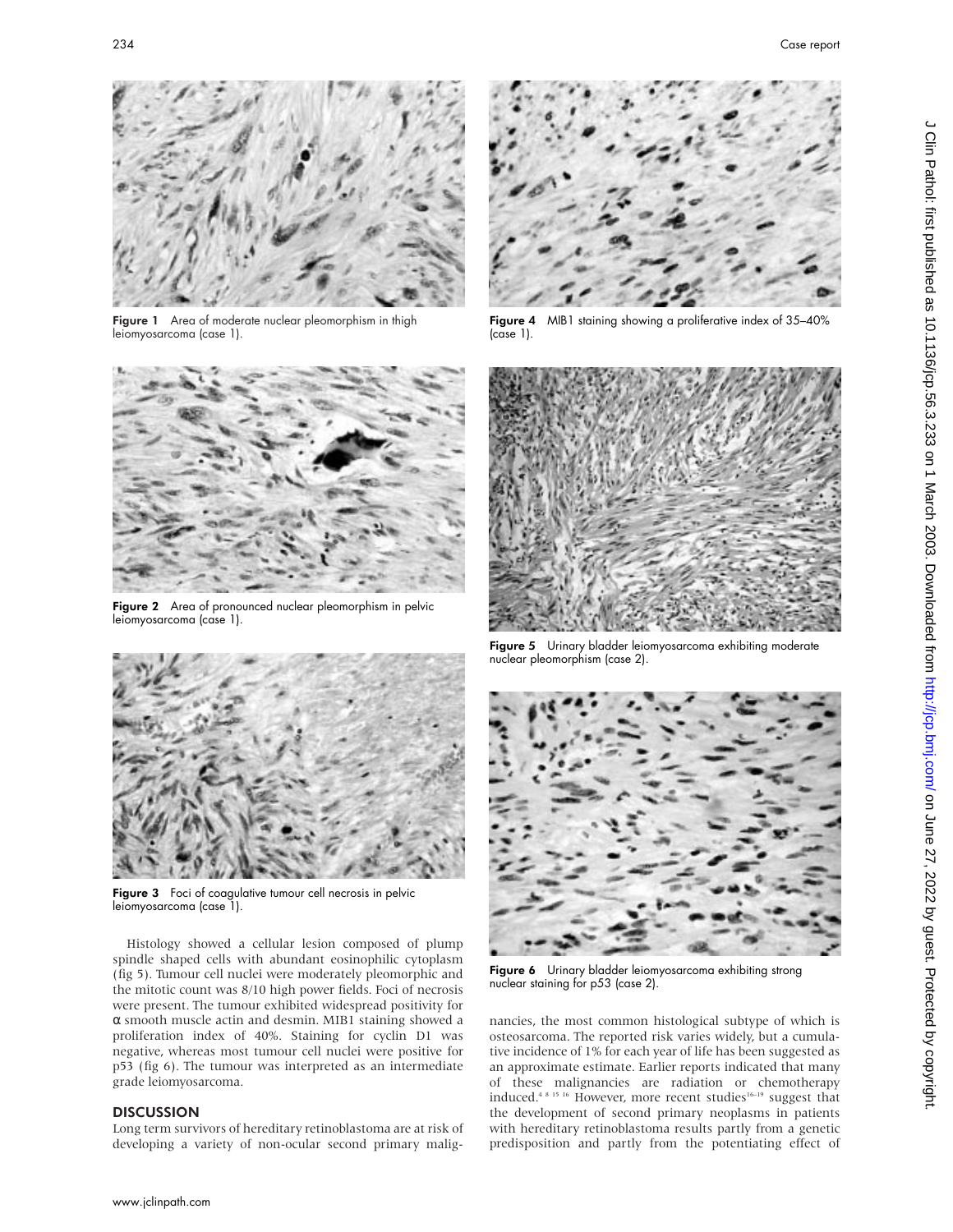radiotherapy on tumorigenesis through mutation of the second retinoblastoma gene (RB1) allele, the first RB1 allele being mutated in all patients with hereditary retinoblastoma.20

Leiomyosarcomas are relatively rare neoplasms outside the uterus and the gastrointestinal tract. Retroperitoneal leiomyosarcomas form the largest group of soft tissue leiomyosarcomas.21 In retinoblastoma survivors, some of the reported leiomyosarcomas have been in the field of radiation,<sup>4 9–11</sup> whereas others have been described at distant sites, such as the urinary bladder, liver, and femur.<sup>5–8 12</sup> One urinary bladder leiomyosarcoma developed 14 years after chemotherapy with cyclophosphamide for retinoblastoma.<sup>12</sup> There was no history of chemotherapy in the two cases we describe. In female patients, uterine leiomyosarcoma has not been reported after hereditary retinoblastoma, although simultaneously occurring benign uterine leiomyomas have been described.7 One of the patients we describe also had uterine leiomyomas. We feel this is a coincidental association, although it is possible that, because of genetic factors, there is an increased risk of the development of smooth muscle neoplasms at various sites.

"The RB gene is a tumour suppressor gene encoding a nuclear phosphoprotein that functions as a regulator of cell cycle progression"

A recent analysis of second primary neoplasms in retinoblastoma survivors revealed that 76% of the second tumours occurred in the head and neck region and that soft tissue sarcomas were the single largest category, comprising  $24\%$  of the total.<sup>19</sup> The median age at diagnosis of second tumour for the entire series was 16.4 years. The youngest patient to develop a soft tissue tumour was 4 years old and the oldest was 41. Previously reported cases of leiomyosarcoma occurring outside the head and neck region have been in the 4th to 6th decades. The cases we report, together with others described, suggest that with increasing duration of survival after hereditary retinoblastoma there is an increased risk of developing leiomyosarcoma in areas remote from the site of irradiation. Such patients thus require appropriate follow up.

The patient in case 1 developed a leiomyosarcoma of the pelvic soft tissues 18 months after removal of the leiomyosarcoma from the thigh. It is probable that the pelvic leiomyosarcoma was a metastasis from the thigh neoplasm, although we cannot exclude the possibility of synchronous development of independent leiomyosarcomas.

We could not demonstrate the expression of cyclin D1 immunohistochemically in either of the leiomyosarcomas. One tumour was negative for p53 but the other exhibited diffuse nuclear positivity. The RB gene is a tumour suppressor gene encoding a nuclear phosphoprotein that functions as a regulator of cell cycle progression. This function is lost when the protein is phosphorylated by cyclin dependent kinases. p16, a product of the CDKN2/MTS1 gene, is known to inhibit phosphorylation by cyclin dependent kinases in a manner similar to the retinoblastoma protein. p53 and retinoblastoma protein–cyclin D pathway abnormalities have been detected in sporadic leiomyosarcomas in recent studies.<sup>22</sup> <sup>23</sup>

In summary, we report two cases of leiomyosarcoma developing 36 and 38 years after bilateral hereditary retinoblastomas. In both cases, the leiomyosarcoma occurred outside the head and neck region. Patients with hereditary retinoblastomas are probably at increased risk of developing leiomyosarcoma and other soft tissue sarcomas with the increasing duration of survival.

#### Take home messages

- We report two patients who developed leiomyosarcomas, outside the head and neck region, following hereditary retinoblastoma 36 and 38 years earlier
- In survivors of hereditary retinoblastoma there is an increased risk of the development of sarcoma, most commonly osteosarcoma, especially with the increasing duration of survival
- Leiomyosarcomas developing as a second malignancy have rarely been reported and most have occurred in the field of previous radiotherapy

#### ACKNOWLEDGEMENTS

We would like to thank Professor F C Hamdy (Urology, Royal Hallamshire Hospital, Sheffield, UK) for his assistance with this manuscript.

#### ..................... Authors' affiliations

**L Venkatraman, RW Lyness,** Department of Pathology, Belfast City<br>Hospital Trust, Belfast BT9 7AD, Northern Ireland, UK

J R Goepel, Department of Pathology, Sheffield Teaching Hospitals NHS Trust, Sheffield S10 2JF, UK

K Steele, S P Dobbs, Department of Gynaecological Oncology, Belfast City Hospital Trust

**W G McCluggage,** Department of Pathology, Royal Group of Hospitals<br>Trust, Belfast BT12 6BL, Northern Ireland, UK

Correspondence to: Dr W G McCluggage, Department of Pathology, Royal Group of Hospitals Trust, Grosvenor Road, Belfast BT12 6BL, Northern Ireland, UK; glenn.mccluggage@bll.n-i.nhs.uk

Accepted for publication 2 November 2002

#### REFERENCES

- 1 Draper GJ, Sanders BM, Kingston JE. Second primary neoplasms in patients with retinoblastoma. Br J Cancer 1986;53:661-71.
- 2 Moll AC, Imhof SM, Schouten-Van Meeteren AY, et al. Second primary tumours in hereditary retinoblastoma: a register based study, 1945–1997: is there an age effect on radiation-related risk? Ophthalmology 2001;108:1109–14.
- 3 Abramson DH, Ellsworth RM, Kitchen FD, et al. Second non-ocular tumours in retinoblastoma survivors. Are they radiation-induced? Ophthalmology 1984;91:1351–5.
- 4 M**artin-Hirsch DP**, Habashi S, Benbow EW, *et al.* Post-irradiation<br>leiomyosarcoma of the maxilla. *J Laryngol Otol* 1991;**105**:1068–71.<br>5 **Guse TR**, Weiss LD. Leiomyosarcoma of the femur in a patient with a
- 
- history of retinoblastoma. *J Bone Joint Surg* 1994;**6**:904–6.<br>6 **Abdelli N**, ThiefinG, Diebold MD, *et al*. Primary leiomyosarcoma of the liver 37 years after successful treatment of hereditary retinoblastoma. Gastroenterol Clin Biol 1996;20:502–5.
- 7 Liang SX, Lakshmanan Y, Woda BA, et al. A high grade primary Living 3, Entertainmental to hadder in a survivor of retinoblastoma. Arch Pathol Lab Med 2001;125:1231-4.
- 8 Kawamura J, Sakurai M, Tsukamoto K, et al. Leiomyosarcoma of the bladder eighteen years after cyclophosphamide therapy for retinoblastoma. Urol Int 1993;51:49–53.
- 9 Marta U, Zsuzsanna S, Joszef B, et al. Rare incidence of three consecutive primary tumours in the maxillofacial region: retinoblastoma, leiomyosarcoma and choriocarcinoma. J Craniofac Surg 2001;12:464–8.
- 10 Font RL, Jurco S, Brechner RJ. Post-radiation leiomyosarcoma of the orbit complicating bilateral retinoblastoma. Arch Ophthalmol 1983;101:1557–61.
- 11 Folberg R, Cleasby G, Flanagan JA, et al. Orbital leiomyosarcoma after radiation-therapy for bilateral retinoblastoma. Arch Ophthalmol 1983;101:1562–5.
- 12 Motta L, Porcaro AB, Ficarra V, et al. Leiomyosarcoma of the bladder fourteen years after cyclophosphamide therapy for retinoblastoma. Scand
- J Urol Nephrol 2001;35:248–9. 13 Dunkel IJ, Gerald WL, Rosenfield NS, et al. Outcome of patients with a history of bilateral retinoblastoma treated for a second malignancy: the Memorial Sloan-Kettering experience. Med Pediatr Oncol 1998:30:59-62.
- 14 Klippenstein KA, Wesley RE, Glick AD. Orbital leiomyosarcoma after
- retinoblastoma. Ophthalmic Surg Lasers 1999;**30**:579–83.<br>15 **Schwarz MB**, Burgess LPA, Fee WE, *et al.* Post-irradiation sarcoma in<br>15 retinoblastoma. Induction or predisposition? Arch Otolaryngol Head Neck Surg 1988;114:640–4.
- 16 Moll AC, Imhof SM, Bouter LM, et al. Second primary tumours in patients with hereditary retinoblastoma: a register-based follow-up study, 1945–1994. Int J Cancer 1996;67:515–19.